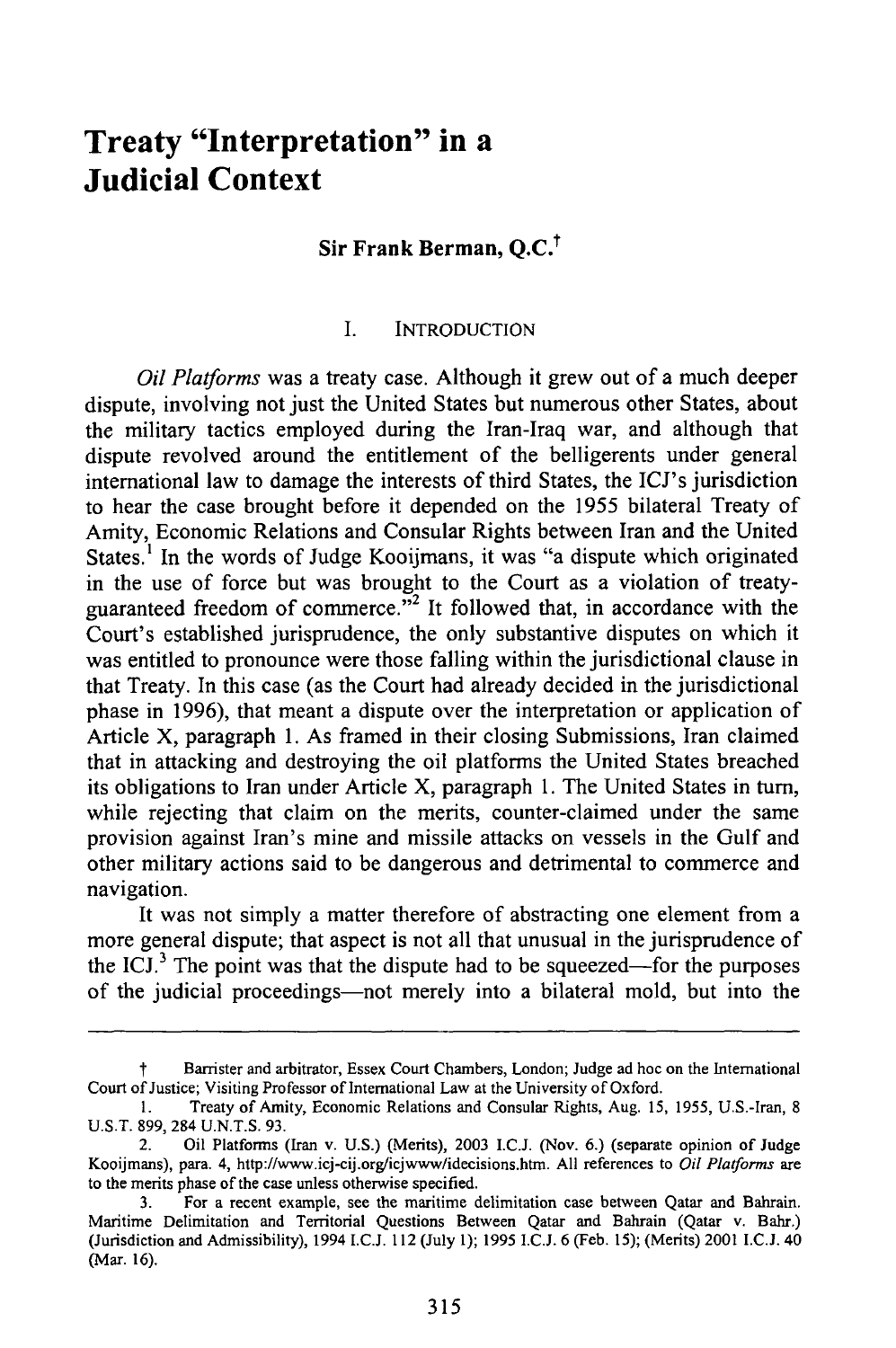contours of a particular bilateral treaty provision,<sup>4</sup> and, what is more, into the contours of a provision which appeared on the face of it to have no direct connection with the actions impugned by each Party against the other before the Court.<sup>5</sup>

Treaty interpretation was thus at the heart of the case. How then should it be handled? One may infer that the proper approach to it was not a simple matter, indeed that it gave rise to some controversy within the Court. Judge Higgins says in her Separate Opinion, "The Court has, however, not interpreted Article XX, paragraph l(d), by reference to the rules on treaty interpretation. It has rather invoked the concept of treaty interpretation to displace the applicable law."<sup>6</sup> The issue would seem to have been (as explained below) how far the interpretation of the terms of the treaty could properly be used as the engine for drawing in the rules of general international law, not simply in the legal relations between the Parties, but within the jurisdiction of the Court.

The purpose of this contrubtion will therefore be to examine the way the Court set about the questions of treaty interpretation and to discuss what the proper approach should be. The examination falls into three parts, corresponding to the three Articles which featured in the Parties' argument before the Court: i.e., apart from Article X, paragraph 1 itself, Article I, and Article XX, paragraph l(d).

#### II. ANALYSIS

#### *A. Article I*

Article I is a treaty clause of a very general character. In it, the Parties declare in solemn form that there shall be "firm and enduring peace and sincere friendship" between them. From its form and its placing, the Article appears as a central part of the mutual undertakings exchanged between the Contracting States; it played some role in the original formulation of the Iranian claims, although it later disappeared from view. But if it was a central element of the Treaty's structure, what was its specific legal effect? The issue for the Court was whether such a general formulation was rhetorical only, or contained some specific substantive content of relevance to the dispute before it. The Court had already held, in the jurisdictional phase of the case, that Article I was drafted "in terms so general that *by itself* it is not capable of generating legal rights and obligations."<sup>7</sup> At the merits phase, the Court

In his separate opinion, Judge Simma coins the colorful phrase: "the rather businesslike Article X, paragraph 1, on freedom of commerce now serves as the proverbial eye of the needle through which the Court's treatment of the question of the use of armed force by the United States has to be squeezed." *Oil Platforms* (separate opinion of Judge Simma), para. 2 (internal citation omitted).

While it is true that the Court had had a previous excursion into whether a similar clause could be so interpreted (in the *Nicaragua* case in 1986), that was of course a case in which the Respondent failed to appear at the merits stage, so that the Court was deprived of the inestimable benefit of contradictory argument from both treaty parties. Military and Paramilitary Activities in and Against Nicaragua (Nicar. v. U.S.) (Merits), 1986 I.C.J. 14 (June 27).

<sup>6.</sup> *Oil Platforms* (separate opinion of Judge Higgins), para. 49.

<sup>7.</sup> *Oil Platforms* (Iran v. U.S.) (Preliminary Objections), 1996 I.C.J. 803, 820, para. 52 (Dec. 12) (emphasis added).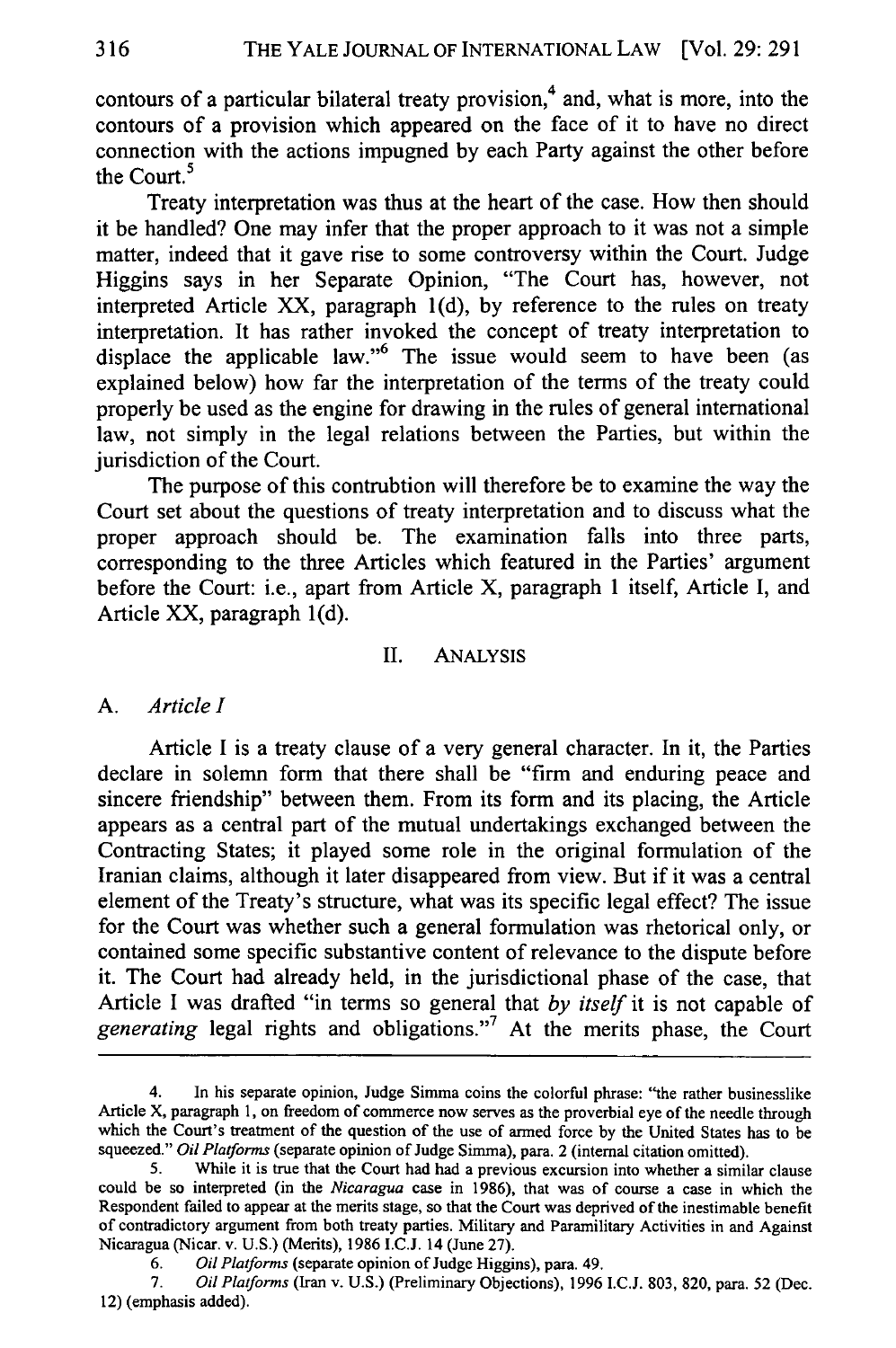2004]

held—if only implicitly—to the interpretation it had earlier given to the article. In other words, it held to the conclusion that, in view of its generality, Article I could not be interpreted in isolation from the object and purpose of the Treaty in which it appeared.<sup>8</sup> The Article fixed an objective in the light of which the other Treaty provisions should be interpreted and applied, but had no relevant substantive value of its own.<sup>9</sup>

The Court had arrived at this view by looking at various elements: the type of treaty in which the provision had been inserted; the treaty's object as recited in the Preamble; the negotiating history and subsequent practice (such as they were); and how the United States had handled similar provisions in other treaties of the same kind.<sup>10</sup>

The materials used by the Court were the obvious ones. That does not, however, mean to say that it is all that easy to assign them to their proper categories as tools for interpretation. For example, how does the treatment by the United States of similar treaties rank in Vienna Convention terms? It can hardly form part of the "context" as defined in Article 31 of the Convention,<sup>11</sup> nor of the materials "to be taken into account, together with the context" under the same Article,<sup>12</sup> nor is it *travaux préparatoires* under Article 32.<sup>13</sup> The Court is not more precise about the basis on which this material was admitted-but then nor were the Parties themselves in arguing it. Part of the answer (at least implicitly) might be that Article 32 does not confine itself to the negotiating history and the circumstances of the treaty's conclusion, but gives them as examples only of a *general* category of "supplementary means of interpretation." That is, however, only a partial answer since neither of the two conditions set out in Article 32 was present.<sup>14</sup>

Of more interest than the basis on which this material was examined was *the result* to which it led, i.e. the curious one that a treaty article was treated as part of the "object and purpose" but no more. A particular awkwardness was the circularity in the reasoning that led to this result. At the Preliminary Objections phase, the Court was at pains to tell us that the reason why it had concluded that Article I was not purely aspirational, but had specific legal content, was because of the nature of the provisions that followed.'5 But that specific legal content (as it now emerges) is to lend color to the interpretation of those very provisions. The circularity is plain to see. This illustrates perhaps that the freedom of the Parties to construct their treaty as they choose includes the freedom to give ostensibly operative form to what is essentially

14. Article 32 covers cases "when the interpretation according to article 31: (a) leaves the meaning ambiguous or obscure; or (b) leads to a result which is manifestly absurd or unreasonable." *Id.*

*15. Oil Platforms* (Preliminary Objections), 1996 I.C.J. at 813-14, paras. 27-28.

<sup>8.</sup> *Id.* at 813, para. 27.

*<sup>9.</sup> Id.* at 814, para. 28.

<sup>10.</sup> *Id.* at 813-15, paras. 27-30.

<sup>11.</sup> *See* Vienna Convention on the Law of Treaties, *opened for signature* May 23, 1969, art. 31, U.N. Doc. A/CONF. 39/27, 1155 U.N.T.S. 321, 340 (1980) [hereinafter Vienna Convention] (since "context" refers only to the text itself and to external instruments *related to* the treaty in question).

<sup>12.</sup> *Id.* (since those materials relate to the parties to the treaty as a group, not to the actions of one of them vis-A-vis other States).

<sup>13.</sup> *Id.* art. 32, 1155 U.N.T.S. at 340 (since the *travaux préparatoires* are apparently concerned with the negotiations between the particular contracting States).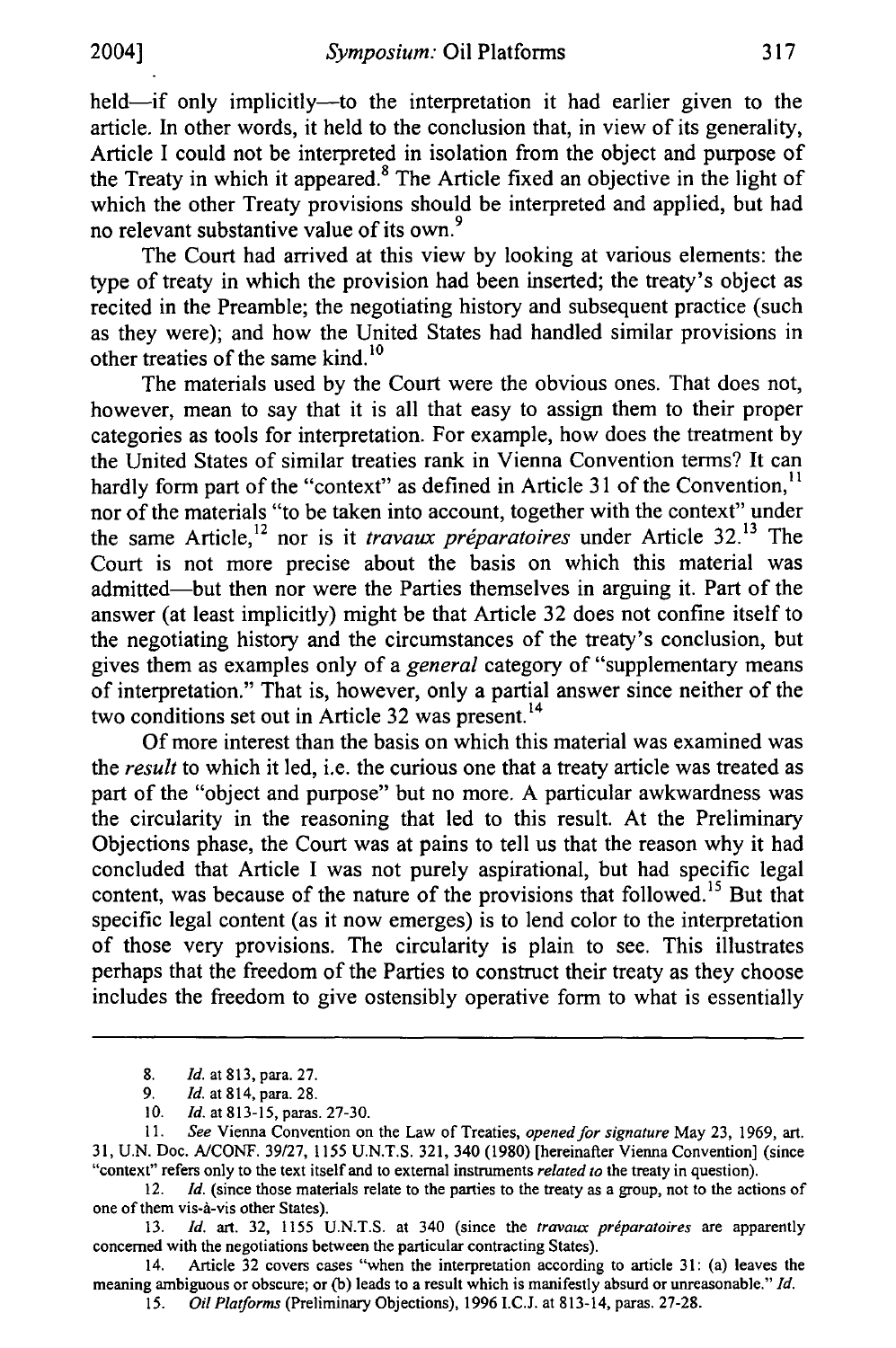preambular material. It illustrates also the problems the interpreter is faced with when the Parties choose a form that inevitably implies significant legal content, but then fill it with words that hardly fulfil the promise. However, the question whether Article I embodied any core of real legal obligation became transmuted, as will be seen, into the subtler and more controversial one of whether Article I could be used to determine the meaning of Article XX, paragraph 1(d), and if so how.

## B. *Article X, Paragraph 1*

Article X, paragraph 1, by contrast, is the provision around which much of the substantive dispute revolved. It, too, was quite laconic: "Between the territories of the two High Contracting Parties there shall be freedom of commerce and navigation." The question, as it became refined in the course of argument, was not so much what "freedom of commerce" or "freedom of navigation" meant in themselves, as how far they stretched. Specifically, did freedom of commerce cover trade only or also activities incidental to it, and did it cover indirect trade as well? The first of these questions was treated by the Court very much as a matter of dictionary definition, in the context of the treaty as a whole, illuminated as well by the way the terms in question had been used in other treaties of a similar kind. The second question was largely resolved through *de facto* agreement between the Parties, as their Pleadings developed. Namely, the phrase "between their territories" had to be taken as meaning what it said-in other words as limiting the coverage of the provision to commerce and navigation moving from the territory of one Party to that of the other. $16$ 

In the end, the Court decided both Iran's claim and the U.S. counterclaim on factual grounds; it found as fact that the trade-related activities that were affected by the Iranian and U.S. military measures were not, in any real sense, direct trade between the Parties. Interference with them could not therefore fall within the intendment of the Article.

Thus, the Court's approach towards interpretation was a perfectly standard one, revolving around the ordinary meaning to be given to the text. If there is a problem at all, it goes back to the Court's preliminary essay into construing Article X, paragraph 1, and involves, once again, the difficulty in placing in its proper category some of the material which the Court had examined along the way. This is notably true for the weight given to the way the terms to be interpreted had been used in other treaties.<sup>17</sup> Perhaps the justification (though once more it was unspoken) is that to rely on this material does form a legitimate part of giving meaning to the words chosen "in their context," and notably also in the light of the treaty's object and  $p$ urpose<sup>18</sup>, in the sense that a common and widespread usage, once established, could reasonably be said to have represented the assumptions and intentions of the Parties when they made their choice of terms.

<sup>16.</sup> *Oil Platforms,* para. 82.

<sup>17.</sup> *Oil Platforms* (Preliminary Objections), 1996 I.C.J. at 818-19, paras. 46-48.

**<sup>18.</sup>** Vienna Convention, *supra* note 11, art. 31(1), 1155 U.N.T.S. at 340.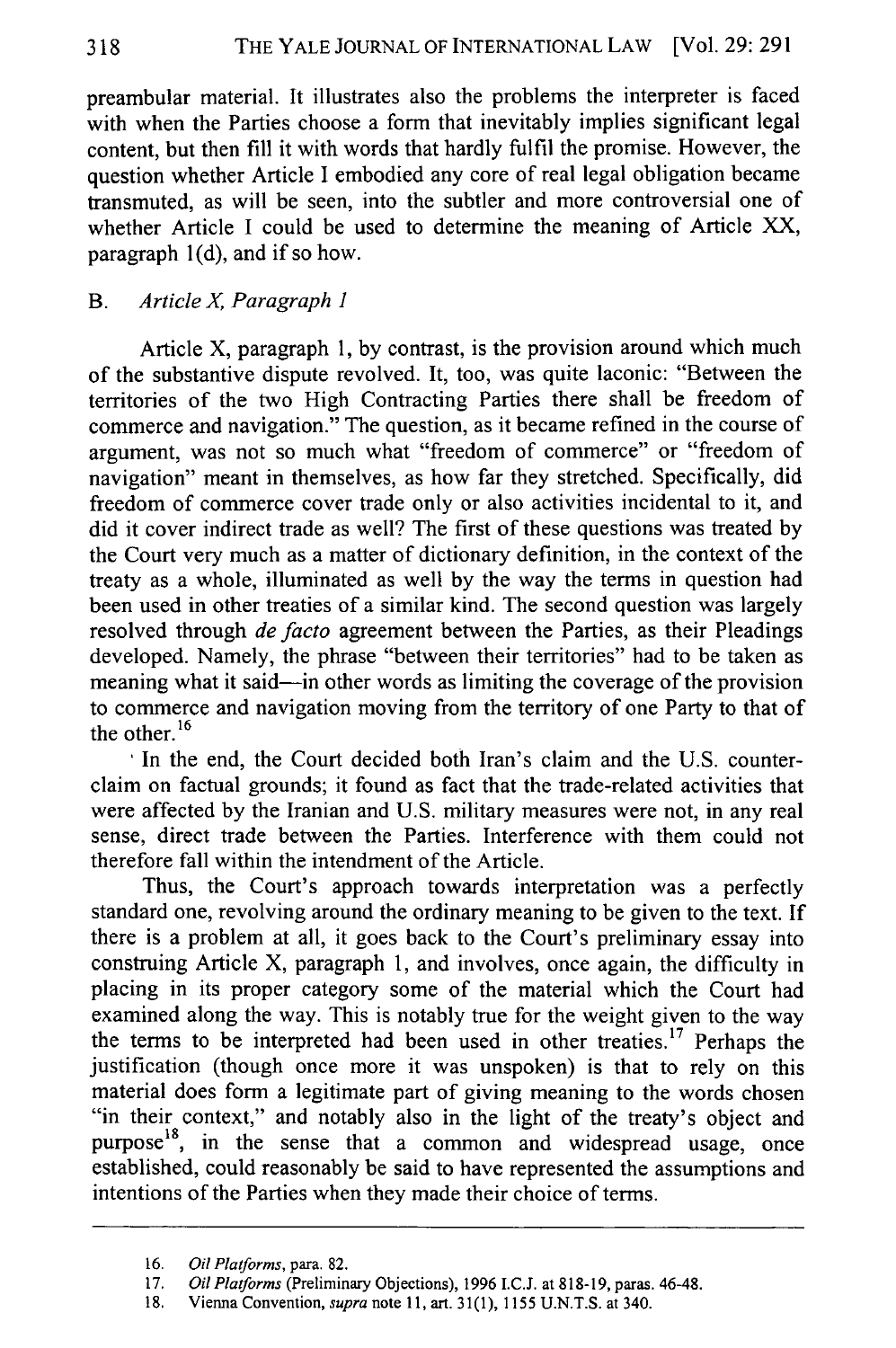2004]

#### *C. Article* XX, *Paragraph 1 (d)*

The most controversial issues of interpretation, by far, related to Article XX(1)(d). This provision (as will be recalled) declared inter alia that the Treaty "shall not preclude the application of measures .**. .** . necessary to protect .... the essential security interests [of a High Contracting Party]" and the Court had already decided at the Preliminary Objections stage that the provision offered a defense on the merits, but not a limitation on the scope of the obligations undertaken under the Treaty. This had been done, though, in a glancing way, largely by reference to how the Court had interpreted a similar provision ten years earlier in the *Nicaragua* case, but without giving any overt consideration to whether the provision *did* have the same meaning in the two separate treaties between different pairings of Parties.<sup>19</sup> That said, the bare wording of the provision did offer, on its own, strong grounds for the interpretation which the Court gave to it on each occasion. Before reaching that point, however, the Court had to deal with the U.S. argument that its attacks against the oil platforms were covered by Article XX, paragraph l(d). An important issue arose in argument as to whether this provision, as a substantive defense against an allegation of breach of other Treaty provisions, covered only "measures" that were in themselves lawful under general international law. The Court's approach to this issue has been a matter of sharp controversy, and doubtless will remain so. For present purposes, the interest is however that, in reaching its finding in favor of the more restricted coverage of Article XX, paragraph 1(d), the Court relied upon the coloration which it had derived from-or read into-Article I. As the Court put it, "It is hardly consistent with Article I to interpret Article XX, paragraph l(d), to the effect that the 'measures' there contemplated could include even an unlawful use of force by one party against the other. $^{20}$  It then went on to add, though, somewhat puzzlingly, "[m]oreover, under the general rules of treaty interpretation, as reflected in the a 1969 Vienna Convention on the Law of Treaties, interpretation must take into account 'any relevant rules of international law applicable in the relations between the parties.<sup>'''21</sup>

Both of these pronouncements call for closer examination.<sup>22</sup>

To begin with the relationship between Articles I and XX, it is difficult to see from where the Court derived its "hardly consistent." As a matter of abstract logic, it is perfectly conceivable that a pair of Contracting States might wish to displace the general law in their mutual relations; very often that is the whole purpose of a bilateral treaty. It is every bit as conceivable that they might wish to provide (as seems on the face of it to have been the case

22. It is not entirely clear whether the Court meant them as two facets of a single principle, or as separate arguments each in its own right; the analysis here assumes the latter.

<sup>19.</sup> The actual words used by the Court at the Preliminary Objections phase, which may be thought more than somewhat laconic, were: "The Court sees no reason to vary the conclusions it arrived at in 1986." *Oil Platforms* (Preliminary Objections), 1996 I.C.J. at 811, para. 20. But what "conclusions" can the Court have reached then in respect of a treaty between the United States and an entirely different bilateral partner, the more so (or less so) as the Treaty with Iran actually preceded that with Nicaragua?

<sup>20.</sup> *Oil Platforms,* para. 41.

<sup>21.</sup> *Id.* (internal citation omitted).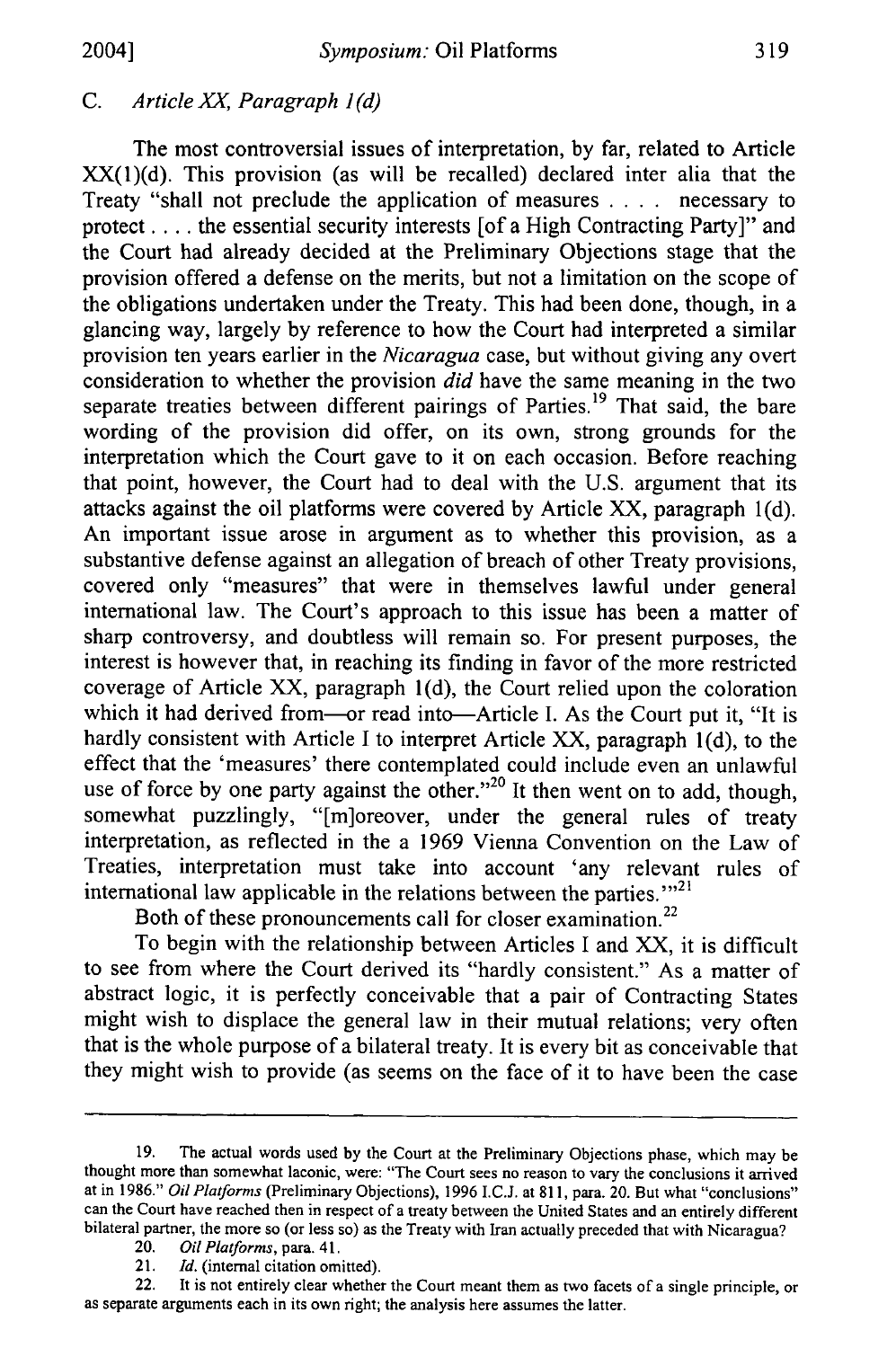here) that certain eventualities would not represent breaches of their *special treaty relationship,* without any impact on the question whether such an eventuality might give rise to a separate claim under *general international* law--which would by definition not have been displaced in relation to happenings not covered by the treaty.<sup>23</sup> To justify "hardly consistent" one would have expected at the least some evidence derived directly from the accepted list of the basic and supplementary materials for treaty interpretation 24 rather than a mere postulate emanating *ex cathedra* from the Court itself.

As to the importation of general international law as an aid to treaty interpretation in itself, it seems plain that what Article 31(3) had in mind, in providing that relevant rules of international law were to be taken into account "together with" the context, was that they might help elucidate what the Parties had wished to establish between them by the words they chose to use. This is the whole sense of the phrase "applicable in the relations between the parties" with which Article 31(3) qualifies the reference to "international law." To take the proposition beyond that—and it is difficult to escape the feeling that that is exactly what the Court has done-would be to place an unwarranted limitation on the Parties' freedom of contract. The result was to *substitute for* what the Parties had provided in their Treaty the rules of general international law that applied between them in any case. One sees precisely what Judge Higgins had in mind when she complained that a supposed exercise in treaty interpretation had in fact been used as a device for displacing the applicable  $law<sup>25</sup>$ .

#### III. THE PROPER APPROACH

It has already been noted that, for the case to be justiciable before the ICJ at all, a specific dispute under the bilateral Treaty had to be distilled from the broader differences under general international law between Iran (and Iraq) and numerous third States. What the Court ended up doing, by a wave of the interpreter's wand, was to reinstate before the Court (as between the two litigating parties) these broader differences in place of the specific dispute under the treaty. It did so through the way in which it approached first the application and then the interpretation of Article XX, paragraph 1(d), and moreover in such a way as to allow one side of that dispute (the Claimant's) to be adjudged but not the other side (the Counter-Claimant's). To have ended up in this anomalous position ought to have served as an unmistakable signal to the majority on the Court that they had gone astray.

What, then, ought the Court to have done?

<sup>23.</sup> If the Court had in mind a sort *ofjus cogens* preclusion, in virtue of the status of the rules of international law on the use of force, there is no trace of it in the language of the judgment.

<sup>24.</sup> *See supra* notes 10-14 and accompanying text.

<sup>25.</sup> One may compare in this context the Court's express finding, at the jurisdictional phase, in relation to Article **1,** that it "cannot be interpreted as incorporating into the Treaty all of the provisions of international law concerning such relations." *Oil Platforms* (Preliminary Objections), 1996 I.C.J. at 814, para. 28.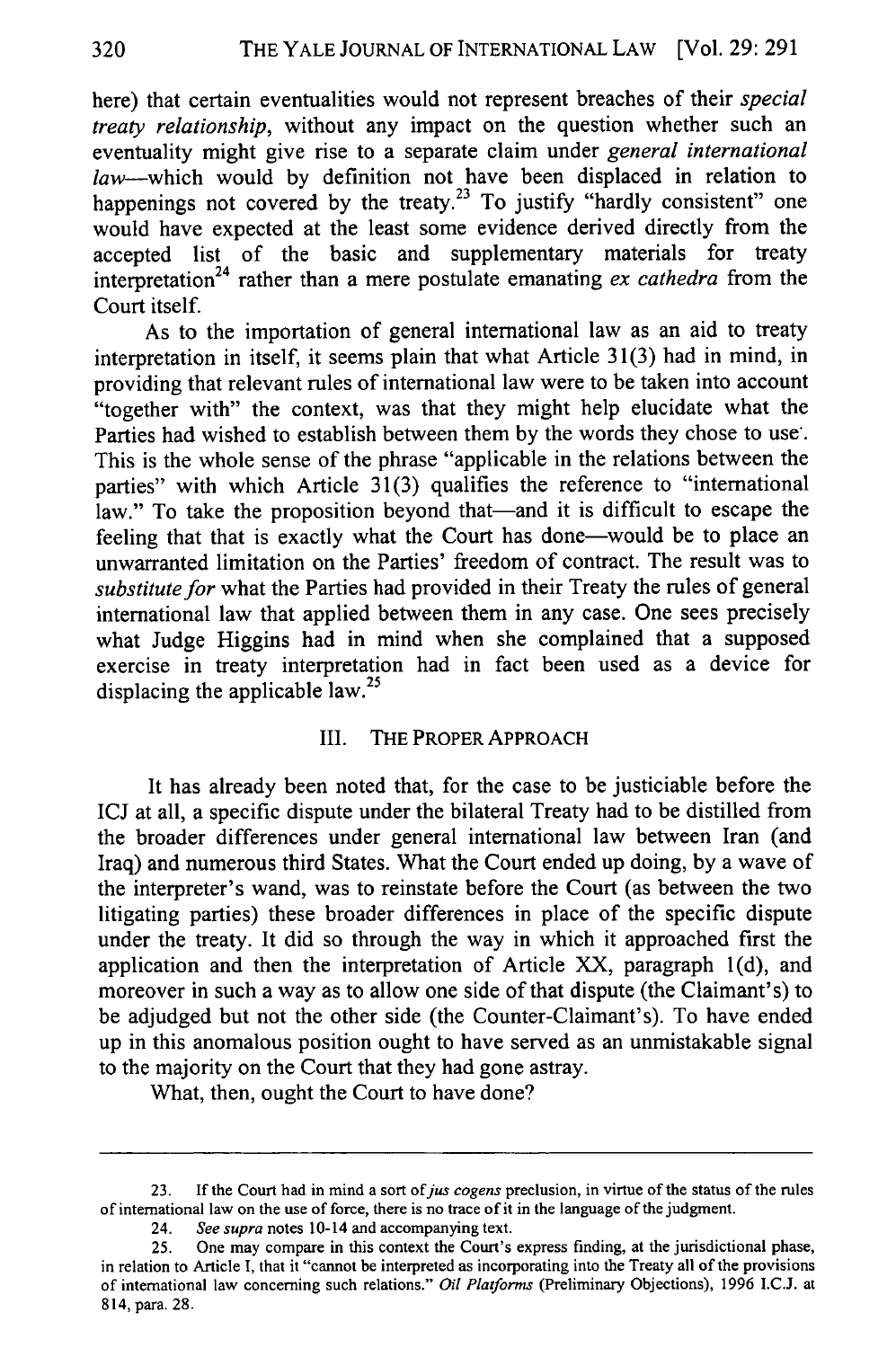As pointed out at the beginning of this contribution, *Oil Platforms* was a treaty case. Faced with the question of how to interpret a treaty provision, and then apply it to a set of facts before it, the task of the Court was straightforward: to elicit the ordinary meaning to be given to the terms of Article X, paragraph 1 of the bilateral Treaty of Amity, in their context and in the light of the Treaty's object and purpose. That is the golden rule in Article 31 (1) of the Vienna Convention on the Law of Treaties. For that purpose, it was proper to give decisive weight to the common view between the Parties, as it emerged in the course of the proceedings, that Article X, paragraph 1 covered direct trade only. This is the rule in Article 31(3)(a) of the Vienna Convention, but used on this occasion to *confirm* the natural meaning of the terms of the Article. Beyond that, it was simply a matter of factual determination what trade was affected by the impugned measures taken by each Party, and whether any of it was direct trade.

Where did this leave Article I? Was there any scope for considering it at all, given that there was no dispute *under* Article I before the Court? The answer is, in principle, yes-as part of the context for the interpretation of Article X, paragraph 1. In practice, however, the answer is no-since Article X, paragraph 1 had a readily discoverable plain meaning, which the Court upheld, and it needed no additional assistance from the context in order to do so. The inference, therefore, is that Article I became merely a vehicle for drawing in Article XX, paragraph 1(d) (or vice versa). And that was not, on its proper analysis, part of the interpretative task which the Court was either entitled or called upon to perform.

As for Article XX, paragraph l(d), it will already be evident that the writer does not believe that there was a proper case for drawing the rules of general international law into the interpretation of this provision. The clause had a clearly discoverable meaning on its face, and that should have sufficed.

### IV. CONCLUSION

One is left therefore with more of a question than a conclusion: if the Court took a manifestly wrong path on this occasion, what effect is that likely to have for the future?

The answer can be addressed on a general level: the ICJ's decisions are binding only as between the Parties and in respect of the particular case,<sup>26</sup> and the extent to which a particular Judgment becomes accepted as a "leading case" depends upon its reception in the opinion of the international legal community. That applies just as much to the Court's approach to the question of treaty interpretation as it does to the other aspects of this case. This contribution will have served its purpose if it encourages continuing debate on the treaty aspects, not simply on those aspects of the case which generate greater political excitement.

On the more mundane level, it seems hardly likely that this particular decision by the ICJ will have much effect on the way States set about drafting

26. Statute of the International Court of Justice, June 26, 1945, art. 59, 59 Stat. 1055, T.I.A.S. No. 993.